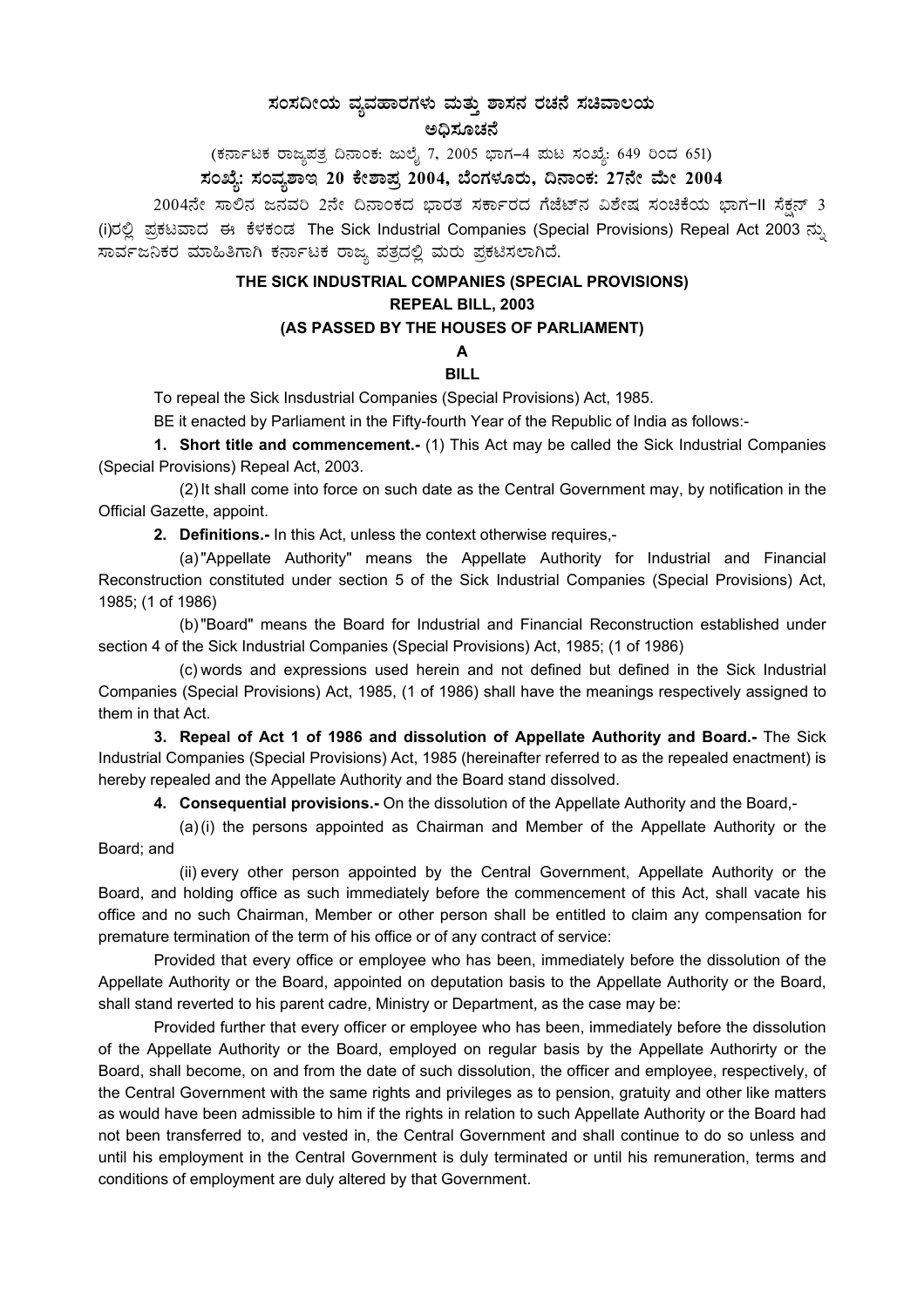Provided also that notwithstanding anything contained in the Industrial Disputes Act, 1947, (14 of 1947) or in any other law for the time being in force, the transfer of the services of any officer or other employee, employed in the Appellate Authority or the Board, to the Central Government, shall not entitle such officer or employee to any compensation under this Act or any other law for the time being in force and no such claim shall be entertained by any court, tribunal or other authority.

Provided also that where the Appellate Authority or the Board has established a provident fund, superannuation, welfare or other fund for the benefit of the officers and employees employed in the Appellate Authority or the Board, the monies relatable to the officers and employees whose services have been transaferred by or under this Act to the Central Government shall, out of the monies standing, on the dissolution of the Appellate Authority or the Board, to the credit of such provident fund, superannuation, welfare or other fund, stand transfferred to, and vest in, the Central Government and such monies which stand so transferred shall be dealt with by that Government in such manner as may be prescribed;

(b) any appeal preferred to the Appellate Authority or any reference made to the Board or any inquiry pending before the Board or any other authority or any proceeding of whatever nature pending before the Appellate Authority or the Board immediately before the commencement of this Act shall stand abated:

Provided that a company:-

(i) in respect of which such appeal or reference or inquiry stand abated under this clause may make a reference under PART VIA of the Companies Act, 1956 (1 of 1956) within one hundred and eighty days from the commencement of this Act in accordance with the provisions of the Companies Act, 1956;

(ii) which had become a sick industrial company as defined in clause (46AA) of section 2 of the Companies Act, 1956, (1 of 1956) before the commencement of the Companies (Second Amendment) Act, 2002 (11 of 2003) may make a reference under PART VIA of the Companies Act, 1956 within one hundred and eightly days from the commencement of the Companies (Second Amendment) Act, 2002 or within sixty days of final adoption of accounts after such commencement, whichever is earlier, and reference so made shall be dealt with, in accordance with the provisions of the Companies Act, 1956; (1 of 1956).

Provided further that no fee shall be payable for making such reference under PART IVA of the Companies Act, 1956 (1 of 1956) by a company whose appeal or reference or inquiry stand abated under this clause.

Provided also that any scheme sanctioned under sub-section (4) or any scheme under implementation under sub-section (12) of section 18 of the repealed enactment shall be deemed to be a scheme sanctioned or under implementation under section 424D of the Companies Act, 1956 (1 of 1956) and shall be dealt with in accordance with the provisions contained in PART IVA of that Act;

(c) the balance of all monies (including any fee) received by, or advanced to the Appellate Authority or the Board, as the case may be, and not spent by it before the commencement of this Act shall, on the commencement of this Act, stand transferred to, and vest in, the Central Government and shall be utilised for the purposes of clauses (e) and (f);

(d) all property of whatever kind owned by, or vested in, the Appellate Authority or the Board, as the case may be, and not spenty by it before the commencement of this Act shall, on the commencement of this Act, stand transferred to, and shall vest in the Central Government;

(e) all liabilities and obligations of whatever kind incurred by the Appellate Authority or the Board and subsisting immediately before the commencement of this Act shall, on and from the commencement of this Act, be deemed to be the liabilities or obligations, as the case may be, of the Central Government; and any proceeding or cause of action, pending or existing immediately before the commencement of this Act by or against the Appellate Authority or the Board in relation to such liability or obligation may, as from the commencement of this Act, be continued or enforced by or against the Central Government;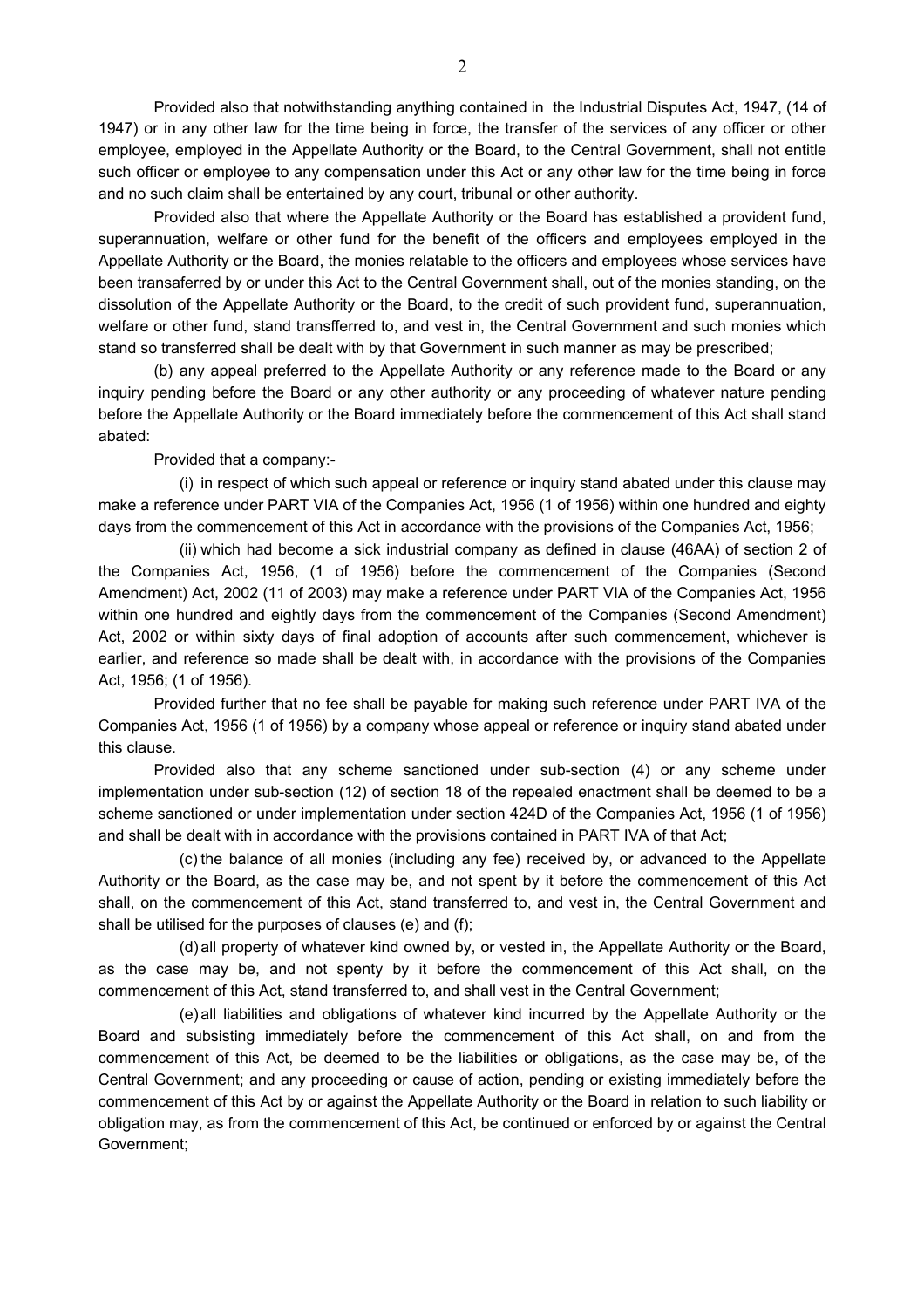(f) all monies vested in the Central Government under clause (c) shall, after deducting the amount incurred for discharging the liabilities and obligations referred to in that clause, be refunded by the Central Government to the person to whom such amount is due.

**5. Saving.-** (1) The repeal by this Act of the repealed enactment shall not-

(a) affect any other enactment in which the repealed enactment has been applied, incorporated or referred to;

(b) affect the previous operation of the repealed enactment or anything duly done or suffered thereunder;

(c) affect any right, privilege, obligation or liability acquired, accrued or incurred under the repealed enactment;

(d) affect any order made by the Board for sanction of the schemes;

(e) affect the validity, invalidity, effect or consequences of anything already done or suffered, or any right, title, obligation or liability already acquired, accured or incurred or any remedy or proceeding in respect thereof or any release or discharge of or from any debt, penalty, obligation, liability, claim or demand, or any indemnity already granted, or the proof of any past act or thing;

(f) affect any penalty, forfeiture or punishment incurred in respect of any offence committed against the repealed enactment, affect any investigation, legal proceedings or remedy in respect of any such right, privilege, obligation, liability, penalty, forfeiture or punishment as aforesaid, and any such investigation, legal propceeding or remedy may be instituted, continued or enforced, and any such privilege, forfeiture or punishment may be imposed as if this Act had not been passed;

(g) affect any principle or rule of law, or established jurisdiction, form or course of pleading, practice or procedure, or existing usage, customs, privilege, restriction, exemption, office or appointment, notwithstanding that the same respectively may have been in any manner affirmed or recognised or derived by, in, or from, the repealed enactment;

(h) revive or restore any jurisdiction, office, custom, liability, right, title, privilege, restriction, exemption, usage, practice, procedure or other matter or thing not now existing or in force.

(2) Save as otherwise provided in section 4 and in sub-section (1) of this section, the mention of particular matters in the said section and sub-section shall not be held to prejudice or effect the general application of section 6 of the General Clauses Act, 1897, (10 of 1897) with regard to the effect of repeal.

**6. Power to make rules.-** (1) The Central Government may, by notification, make rules for carrying out the provisions of this Act.

(2) In particular, and without prejudice to the generality of the foregoing power, such rules may provide for all or any of the following matters, namely:-

(a) the manner in which the monies standing to the credit of provident fund, superannuation, welfare or other fund of officers and employees on their transfer to the Central Government, shall be dealt with by that Government under the fourth proviso to clause (a) of section 4;

(b) any other matter which is to be, or may be, prescribed, or in respect of which provision is to be made, by rules.

(3) Every rule made under this Act shall be laid, as soon as may be after it is made, before each House of Parliament, while it is in session, for a total period of thirty days which may be comprised in one session or in two or more successive sessions, and if, before the expiry of the session immediately following the session or the successive sessions aforesaid, both Houses agree in making any modification in the rule or both Houses agree that the rule should not be made, the rule shall thereafter have effect only in such modified form or be of no effect, as the case may be; so, however, that any such modification or annulment shall be without prejudice to the validity of anything previously done under that rule.

ಕರ್ನಾಟಕ ರಾಜ್ಯಪಾಲರ ಆದೇಶಾನುಸಾರ ಮತ್ತು ಅವರ

ಹೆಸರಿನಲ್ಲಿ, ಕೆ. ನೀಲಕಂಠಚಾರ್ ಸಹಾಯಕ ಪ್ರಾರೂಪಕಾರ ಮತು ಪದನಿಮಿತ ಸರ್ಕಾರದ ಅದೀನ ಕಾರ್ಯದರ್ಶಿ.

ಪಿ.ಆರ್. 140